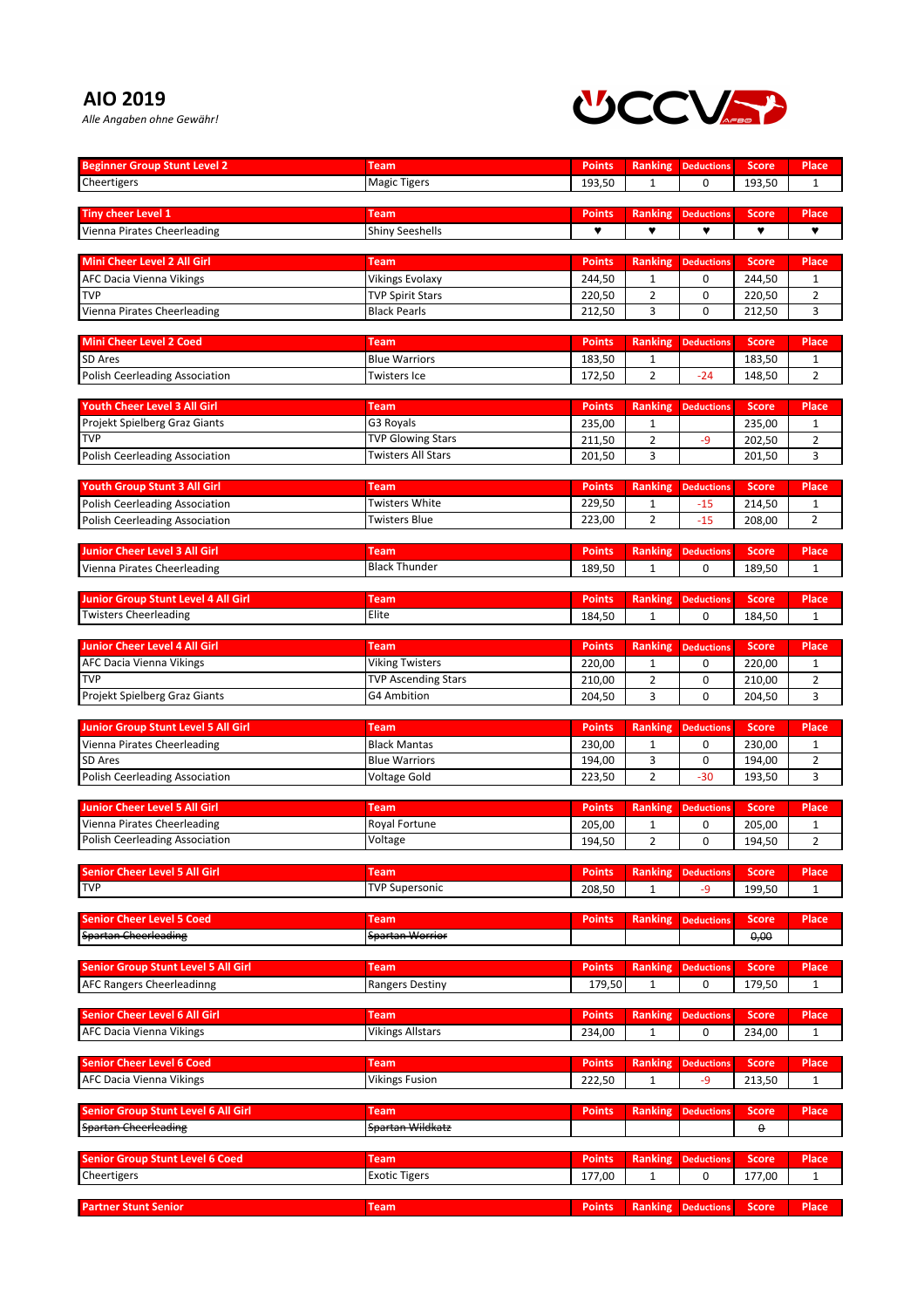| <b>Spartan Cheerleading</b>                                              | Gymesi Klaudia & Kiss Balasz                 |                         |                                |                            | 0,00                   |                              |
|--------------------------------------------------------------------------|----------------------------------------------|-------------------------|--------------------------------|----------------------------|------------------------|------------------------------|
| <b>Para Cheer</b>                                                        | <b>Team</b>                                  | <b>Points</b>           | <b>Ranking</b>                 | <b>Deductions</b>          | <b>Score</b>           | <b>Place</b>                 |
| Vienna Pirates Cheerlaeding                                              | <b>White Seastars</b>                        | 190,00                  | 1                              | 0                          | 190,00                 | 1                            |
|                                                                          |                                              |                         |                                |                            |                        |                              |
| <b>Tiny Peformance Cheer Free Style</b>                                  | <b>Team</b>                                  | <b>Points</b>           | <b>Ranking</b>                 | <b>Deductions</b>          | <b>Score</b>           | Place                        |
| Cheernika Dance School                                                   | <b>Super Girls</b>                           | 199,00                  | 1                              | 0                          | 199,00                 | 1                            |
|                                                                          | <b>Team</b>                                  | <b>Points</b>           |                                | <b>Deductions</b>          | <b>Score</b>           | <b>Place</b>                 |
| <b>Tiny Peformance Cheer Double Free Style</b><br>Cheernika Dance School | Princess                                     | 219,00                  | <b>Ranking</b><br>1            | 0                          | 219,00                 | $\mathbf{1}$                 |
| Cheernika Dance School                                                   | <b>Super Girls</b>                           | 206,50                  | $\overline{2}$                 | $-15$                      | 191,50                 | 2                            |
|                                                                          |                                              |                         |                                |                            |                        |                              |
| <b>Tiny Peformance Cheer Double Hip Hop</b>                              | <b>Team</b>                                  | <b>Points</b>           | Ranking                        | <b>Deductions</b>          | <b>Score</b>           | <b>Place</b>                 |
| Cheernika Dance School                                                   | <b>Super Girls</b>                           | 200,50                  | 1                              | 0                          | 200,50                 | 1                            |
| Cheertigers                                                              | Marie & Lisa                                 | 183,00                  | $\overline{2}$                 | $\mathbf 0$                | 183,00                 | $\overline{2}$               |
| <b>Tiny Peformance Cheer Jazz</b>                                        | <b>Team</b>                                  | <b>Points</b>           | <b>Ranking</b>                 | <b>Deductions</b>          | <b>Score</b>           | <b>Place</b>                 |
| Cheernika Dance School                                                   | <b>Super Girls</b>                           | 195,00                  | 1                              | 0                          | 195,00                 | $\mathbf{1}$                 |
|                                                                          |                                              |                         |                                |                            |                        |                              |
| <b>Peewee Peformance Cheer Double Free Style</b>                         | Team                                         | <b>Points</b>           | <b>Ranking</b>                 | <b>Deductions</b>          | <b>Score</b>           | Place                        |
| Polish Cheerleading Association                                          | <b>Fresh Junior Double</b>                   | 222,00                  | 1                              | 0                          | 222,00                 | 1                            |
| Cheertigers                                                              | Elina & Johanna                              | 197,00                  | $\overline{2}$                 | $\mathbf 0$                | 197,00                 | 2                            |
| <b>Peewee Peformance Cheer Free Style</b>                                | <b>Team</b>                                  | <b>Points</b>           | Ranking                        | <b>Deductions</b>          | <b>Score</b>           | <b>Place</b>                 |
| <b>CCA</b>                                                               | Xiamen Aerobics and Cheerleading Association | 208,50                  | 1                              |                            | 208,50                 | 1                            |
| AFC Dacia Vienna Vikings                                                 | <b>Vikings Twinkles</b>                      | 190,50                  | 3                              |                            | 190,50                 | 2                            |
| <b>Polish Cheerleading Association</b>                                   | Fresh Junior                                 | 192,00                  | $\overline{2}$                 | $-15$                      | 177,00                 | 3                            |
|                                                                          |                                              |                         |                                |                            |                        |                              |
| <b>Peewee Peformance Cheer Double Hip Hop</b>                            | Team<br>Nele & Johanna                       | <b>Points</b>           | <b>Ranking</b><br>1            | <b>Deductions</b><br>0     | <b>Score</b>           | Place                        |
| Cheertigers                                                              |                                              | 190,00                  |                                |                            | 190,00                 | 1                            |
| Peewee Peformance Cheer Double Hip Hop Small                             | <b>Team</b>                                  | <b>Points</b>           | <b>Ranking</b>                 | <b>Deductions</b>          | <b>Score</b>           | <b>Place</b>                 |
| Cheertigers                                                              | <b>Destruction Crew</b>                      | 187,00                  | $\mathbf{1}$                   | $-15$                      | 172,00                 | $\mathbf{1}$                 |
|                                                                          |                                              |                         |                                |                            |                        |                              |
| Peewee Peformance Cheer Double Hip Hop Large                             | Team                                         | <b>Points</b>           | <b>Ranking</b>                 | <b>Deductions</b>          | <b>Score</b>           | <b>Place</b>                 |
| <b>AFC Dacia Vienna Vikings</b>                                          | Vikings Twinkles Hip Hop                     | 191,00                  | 1                              | 0                          | 191,00                 | 1                            |
|                                                                          |                                              |                         |                                |                            |                        |                              |
|                                                                          | <b>Team</b>                                  | <b>Points</b>           |                                |                            |                        | <b>Place</b>                 |
| <b>Peewee Peformance Cheer Double Jazz</b><br>Cheernika Dance School     | A-Stars 2                                    | 234,00                  | <b>Ranking</b><br>1            | <b>Deductions</b><br>0     | <b>Score</b><br>234,00 | 1                            |
| Cheernika Dance School                                                   | A-Stars 1                                    | 226,50                  | 2                              | 0                          | 226,50                 | $\overline{2}$               |
| Polish Cheerleading Association                                          | Fresh Junior Double                          | 216,00                  | 3                              | 0                          | 216,00                 | 3                            |
|                                                                          |                                              |                         |                                |                            |                        |                              |
| <b>Peewee Peformance Cheer Jazz</b>                                      | Team                                         | <b>Points</b>           | <b>Ranking</b>                 | <b>Deductions</b>          | <b>Score</b>           | <b>Place</b>                 |
| <b>CCA</b>                                                               | Chongqing Coral Experimental Primary School  | 230,00                  | 1                              | 0                          | 230,00                 | 1                            |
| <b>Junior Peformance Cheer Double Freestyle</b>                          | <b>Team</b>                                  | <b>Points</b>           | <b>Ranking</b>                 | <b>Deductions</b>          | <b>Score</b>           | <b>Place</b>                 |
| Sportno Drustvo                                                          | Sara in Hana                                 | 228,00                  | 1                              | 0                          | 228,00                 | 1                            |
| <b>Polish Cheerleading Association</b>                                   | Fresh Junior Double                          | 218,50                  | $\overline{2}$                 | $\mathbf 0$                | 218,50                 | $\overline{2}$               |
| Polish Cheerleading Association                                          | <b>Fresh Junior Double</b>                   | 202,00                  | 3                              | 0                          | 202,00                 | 3                            |
| Polish Cheerleading Association                                          | Fresh Junior Double                          | 199,50                  | 4                              | 0                          | 199,50                 | 4                            |
| <b>Bees Cheerleader</b>                                                  | Veronika & Natalie                           | 189,00                  | 5                              | $-15$                      | 174,00                 | 5                            |
| <b>Junior Peformance Cheer Freestyle</b>                                 | <b>Team</b>                                  | <b>Points</b>           | <b>Ranking</b>                 | <b>Deductions</b>          | <b>Score</b>           | <b>Place</b>                 |
| SK Tial                                                                  | <b>Tial Junior</b>                           | 222,00                  | 1                              |                            | 222,00                 | 1                            |
| AFC Dacia Vienna Vikings                                                 | <b>Vikings Calypso</b>                       | 205,00                  | $\overline{2}$                 |                            | 205,00                 | $\overline{2}$               |
| Polish Cheerleading Association                                          | Junior Atria                                 | 193,50                  | 4                              |                            | 193,50                 | 3                            |
| Polish Cheerleading Association                                          | Fresh                                        | 202,00                  | 3                              | $-15$                      | 187,00                 | 4                            |
|                                                                          |                                              |                         |                                |                            |                        |                              |
| <b>Junior Peformance Cheer Double Hip Hop</b><br>Sportno Drustvo         | <b>Team</b><br>Tara in Lana                  | <b>Points</b><br>216,00 | <b>Ranking</b><br>1            | <b>Deductions</b><br>$-15$ | <b>Score</b><br>201,00 | <b>Place</b><br>1            |
| <b>Bees Cheerleader</b>                                                  | Veronika & Natalie                           | 188,00                  | $\overline{2}$                 |                            | 188,00                 | $\overline{2}$               |
|                                                                          |                                              |                         |                                |                            |                        |                              |
| <b>Junior Peformance Cheer Hip Hop</b>                                   | <b>Team</b>                                  | <b>Points</b>           | <b>Ranking</b>                 | <b>Deductions</b>          | <b>Score</b>           | <b>Place</b>                 |
| SK Tial                                                                  | <b>Tial Junior</b>                           | 226,00                  | $\mathbf{1}$                   | 0                          | 226,00                 | $\mathbf{1}$                 |
| <b>Junior Peformance Cheer Double Jazz</b>                               | <b>Team</b>                                  | <b>Points</b>           | <b>Ranking</b>                 | <b>Deductions</b>          | <b>Score</b>           | <b>Place</b>                 |
| Sportno Drustvo                                                          | Sara in Hana                                 | 192,50                  | 1                              |                            | 192,50                 | 1                            |
| <b>Bees Cheerleader</b>                                                  | Veronika & Natalie                           | 181,50                  | $\overline{2}$                 | $-15$                      | 166,50                 | $\overline{2}$               |
|                                                                          |                                              |                         |                                |                            |                        |                              |
| <b>SeniorPeformance Cheer Double Freestyle</b><br><b>Hellenic Star</b>   | <b>Team</b><br><b>Hellenic Rockets</b>       | <b>Points</b><br>222,50 | <b>Ranking</b><br>$\mathbf{1}$ | <b>Deductions</b><br>0     | <b>Score</b><br>222,50 | <b>Place</b><br>$\mathbf{1}$ |